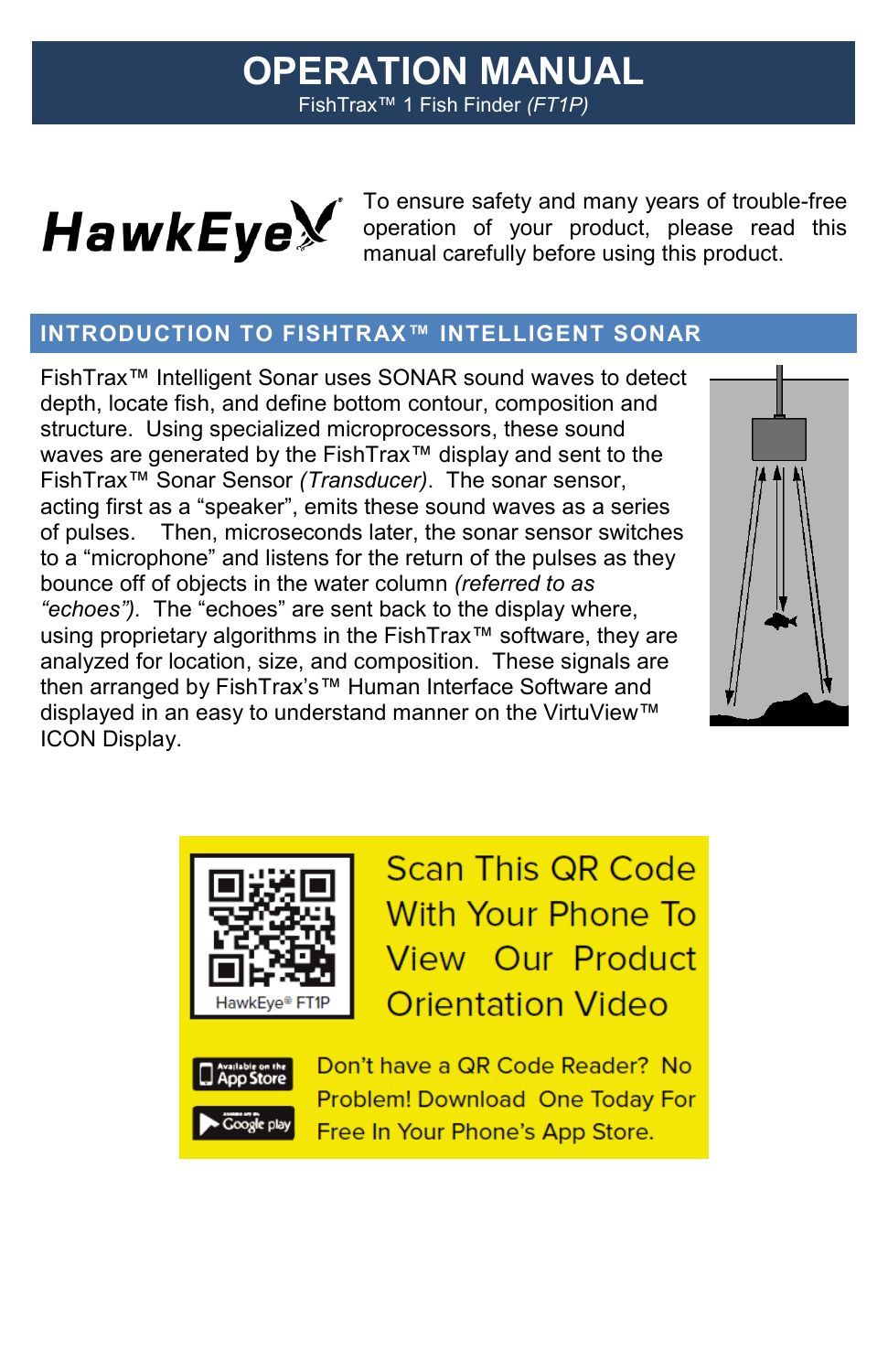## **SAFETY INFORMATION**

- Periodically wipe the face with a dry cloth. Do not use abrasives or solvents on this device.
- Only qualified personnel should perform repairs or servicing not covered in this manual.
- The LCD used in the product is made of glass. Therefore, it can break when the product is dropped or impacted.
- Keep this product away from heat sources such as radiators, heaters, stoves and other heat generating sources. Do not store in extreme temperatures above 150° F *(65° C)*.
- Shade the LCD during storage. Do not expose LCD to direct sunlight for extended periods of time.

# **NOTES, NOTICES, AND CAUTIONS**

- **WARNING:** Indicates a potential for property damage, personal injury or  $\mathbf{A}$ death.
- B **IMPORTANT:** Indicates potential damage to the device and tells you how to avoid it.
- **NOTICE:** Indicates important information that helps you make better use of the device and tells you how to correct a performance problem.
- I**NFORMATION**: Indicates resources to obtain the proper information to help you make the most of your device.

#### **INFORMATION:**



Read this manual completely before attempting to use or install your device. Visit our Customer Service Center on our website for advanced troubleshooting and technical support.

#### **WARNING:**



This fish finder should not be used as a navigational aid to prevent grounding, boat damage, or personal injury. Always operate the boat at slow speeds in unfamiliar water, or if you suspect shallow water or submerged objects.

#### **NOTICE:**



Because of interference caused by "sonar bouncing", fish finders will NOT function properly in a swimming pool, bath tub, bucket, barrel, garbage can, or any body of water that has hard sides. It must be used in an open body of water to function properly.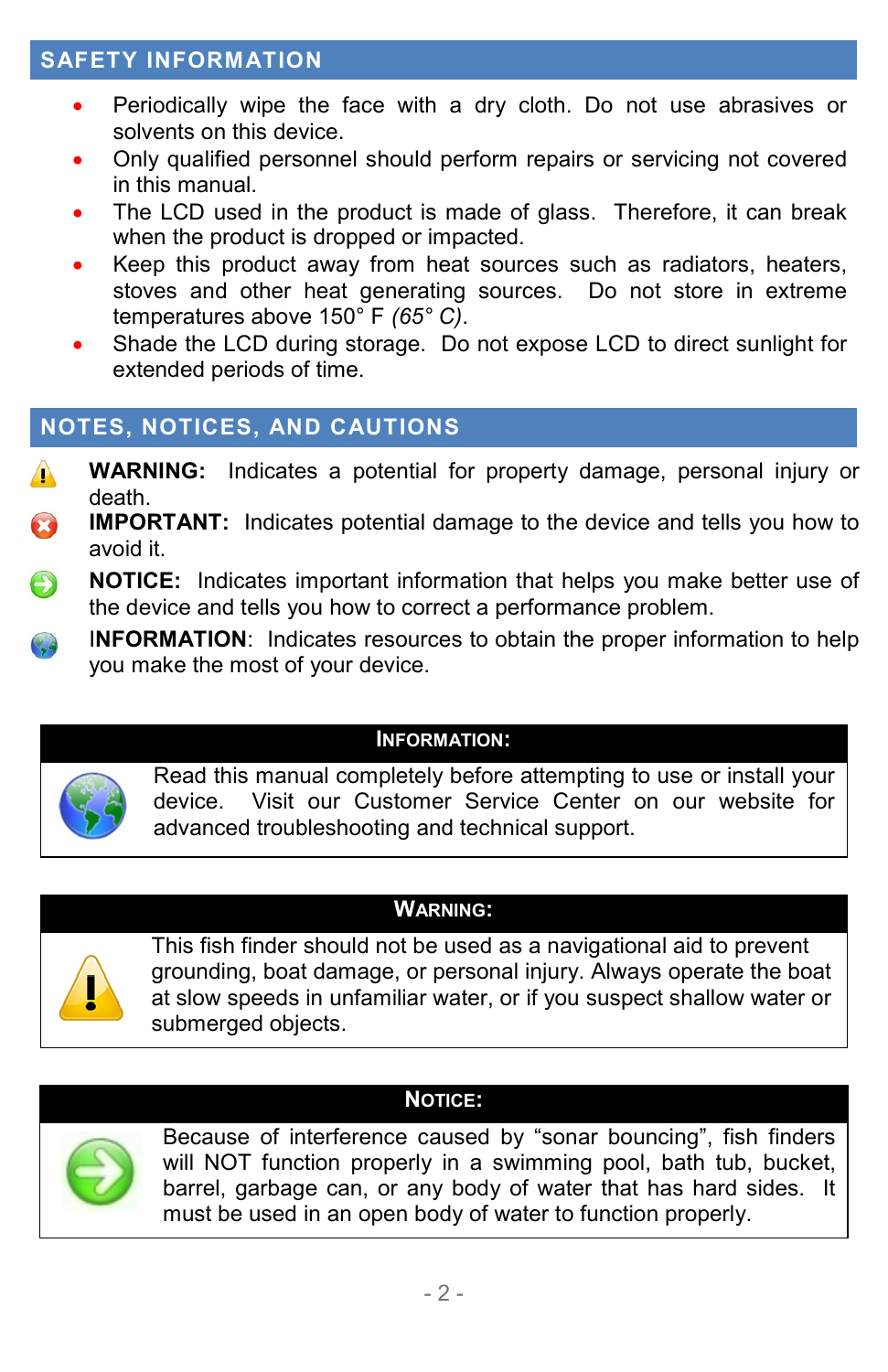#### **INFORMATION:**



If you have questions about this device please visit our Customer Service Center at support.norcrossmarine.com*.*

**Warranty Details • Warranty Registration Troubleshooting • Product Knowledgebase Product Specifications • Parts & Accessories www.hawkeyeelectronics.com**

## **PARTS SUPPLIED IN PACKAGING**

**The following parts should be included with the display:**

- Fish Finder Display
- Sonar Sensor *(Transducer)* with Integrated Harness and Cable Strap
- Sonar Sensor Float with Rubber Stopper

If any items are missing or damaged, please contact our customer service department.

# **FISHING PLATFORM CONFIGURATION**

#### **NOTICE:**



The HawkEye® FishTrax™ 1's built-in expandability allows addition of accessories to adapt the fish finder to any fishing platform. Visit our website to see a complete listing of FishTrax™ accessories.

Boat, Kayak, Canoe, Float Tube, Bank, Dock, Ice, etc. You choose the platform, then visit our website at [www.hawkeyeelectronics.com](http://www.hawkeyeelectronics.com/) and select the accessories to adapt your HawkEye® FishTrax™ Fish Finder to your fishing needs.







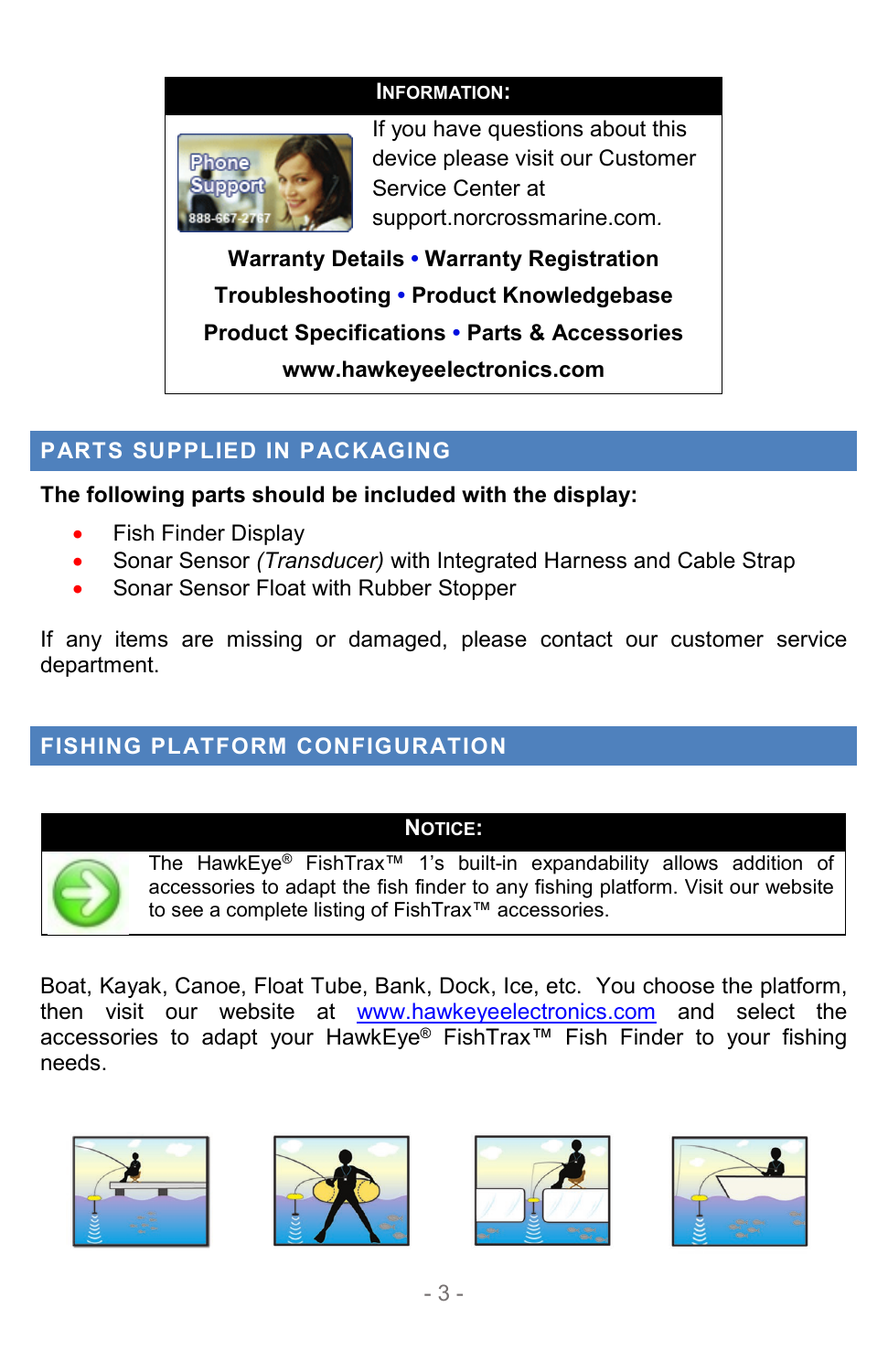#### **IMPORTANT:**



If you are going to be using the Fish Finder in Temperatures Below 20º F *(-7 ºC)* you must use Lithium 'AAA' Batteries. Cold temperatures significantly reduce the power output of Alkaline batteries, which will inhibit the performance of the Fish Finder.

#### **IMPORTANT:**



To ensure your FISHTRAX™ 1 remains water tight, coat the battery cover seal with petroleum jelly *(Vaseline®)* or silicon grease *(available at any dive shop)* each time you replace the batteries.

### **WARNING:**



Never mix different brands of batteries. Never mix new and used batteries *(alkaline, lithium, argon zinc, & rechargeable).* Never use damaged batteries. REMOVE BATTERIES DURING STORAGE. REMOVE DEAD BATTERIES IMMEDIATELY.

#### INSTALLING THE BATTERIES:

- 1. Using a flat head screw driver, turn the screws on the battery cover counter clockwise to loosen.
- 2. Lift the battery door off the display housing.
- 3. Install 4 "AAA" batteries. Be certain to align the batteries as per the diagram within the battery compartment.
- 4. Reinstall the battery cover completely by reversing these steps.

### CONNECTING THE SONAR SENSOR CABLE:

- 1. Align the pins on the sonar sensor cable plug with the plug on the display.
- 2. Firmlly press the two plugs together until the red o-ring on the display connector is squashed between the plugs.
- 3. Tighten the locking nut on the display plug until it is snug by turning it clockwise. Finger tighten only, do not use tools.

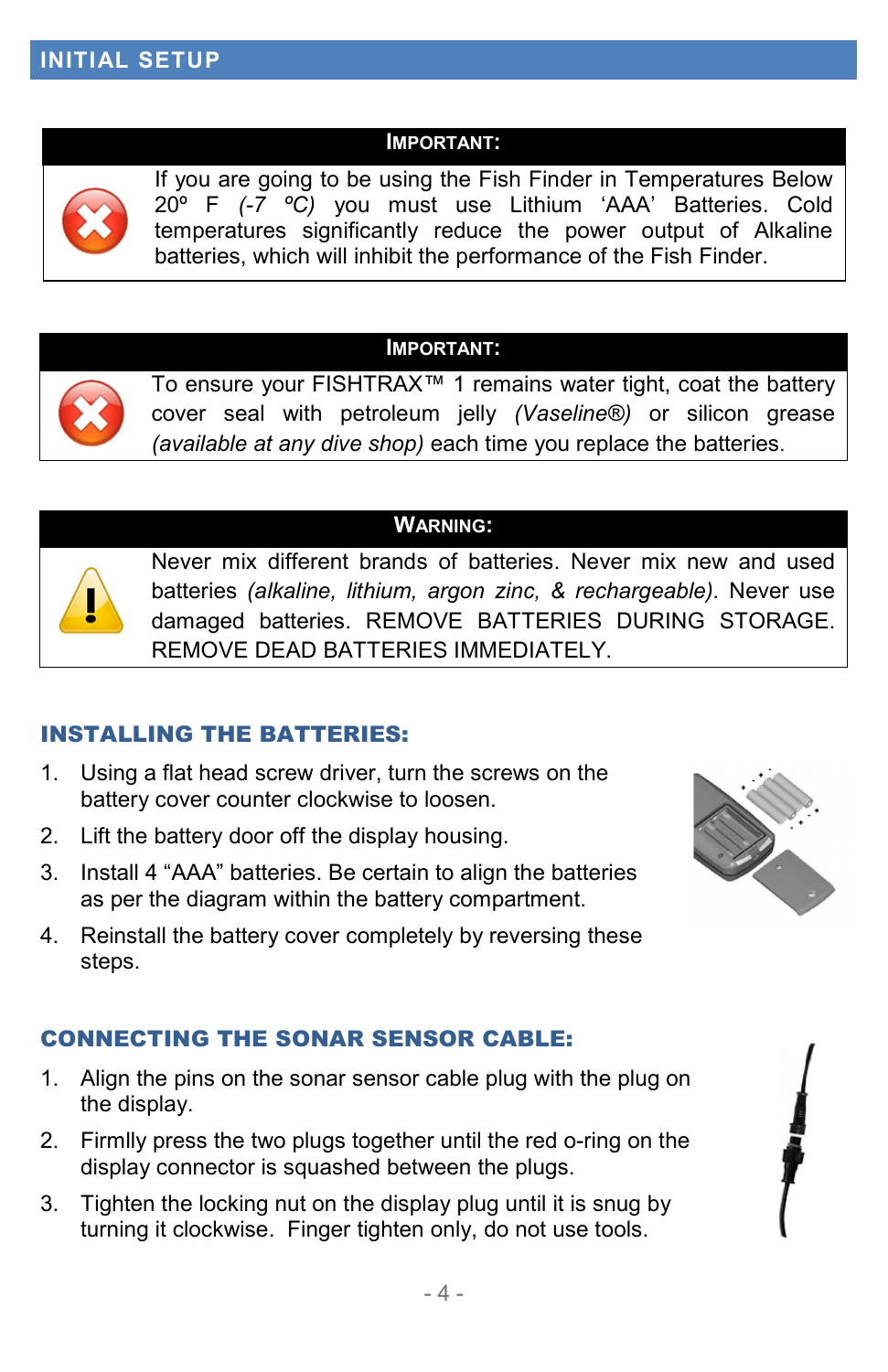### ADJUSTING THE SONAR SENSOR FLOAT

The Sonar Sensor float must be adjusted so that it is a minimum of 6 inches away from the sensor *(it can be further depending upon water conditions, see Note below).*

- 1. Pull out the rubber stopper.
- 2. Adjust float so that it is 6 to 10 inches from the sensor, or at your desired depth.
- 3. Replace the rubber stopper by pressing it firmly into the float.



#### **NOTICE:**



In calm water, the sonar sensor can be set at a level which will provide the maximum amount of sonar coverage. In rougher water, the sonar sensor may need to be lowered into the water further to provide stabilized readings.

### USING THE SONAR SENSOR WITH THE FLOAT

Toss the sonar sensor and float assembly into the water at your desired fishing location.

- To toss, place the sonar sensor and float in your hand, and pitch underhand. Do not throw the sensor by the cable as this will cause unrepairable damage. Before tossing, be certain that the cable is free from tangles and is not wrapped around anything.
- To retrieve the sonar sensor and float, simply pull in the cable being certain to neatly wind up the excess cable.



Do not allow the cable to sink to the bottom as it may become entangled in debris.

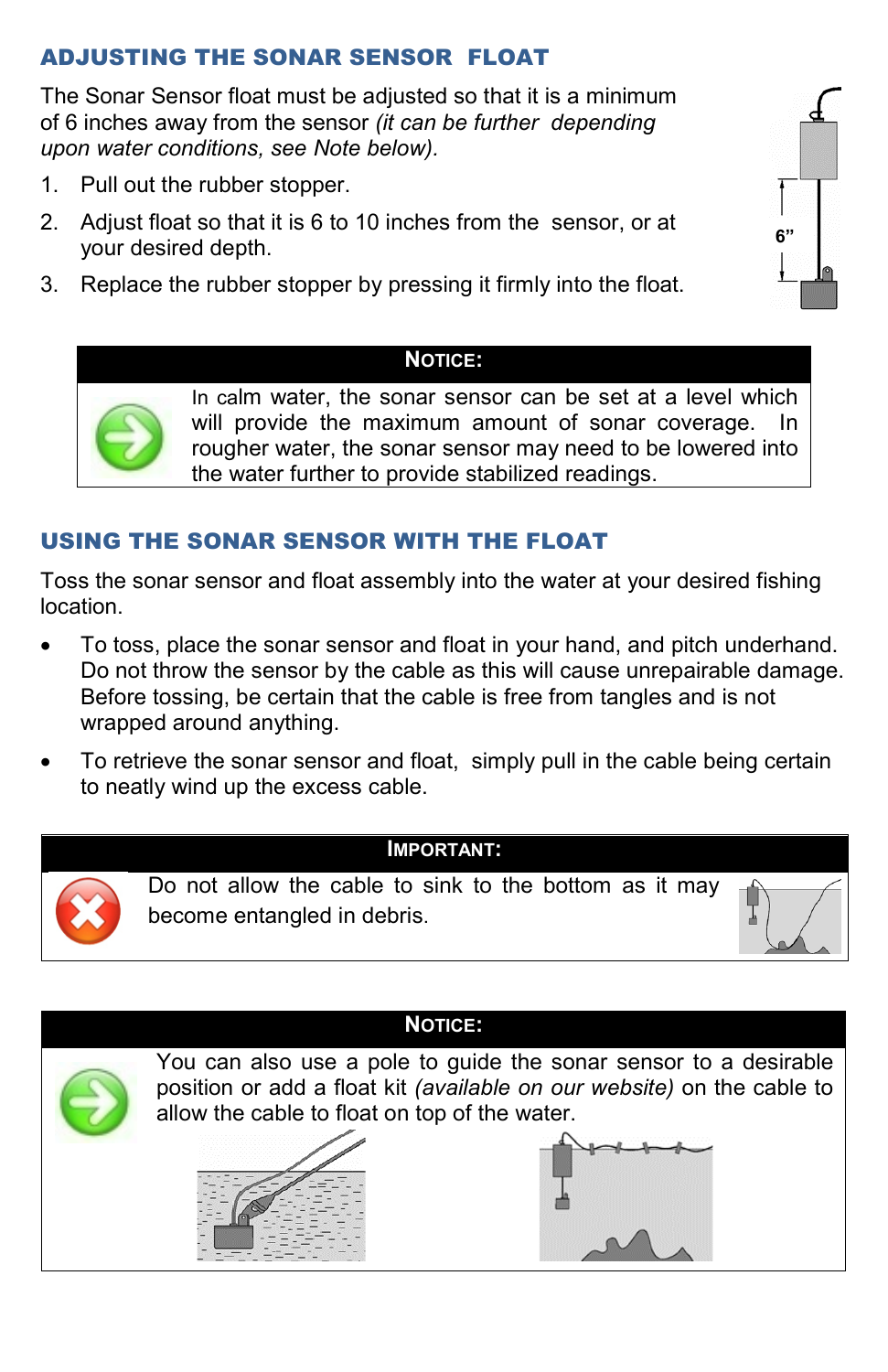### REMOVING THE SONAR SENSOR FLOAT

If you find that you do not have a need for the sonar sensor float, it can be removed as follows:

- 1. Remove the rubber stopper from the cable by sliding the safety strap toward the plug and gently working it over plug.
- 2. Slide the cable through the center of the float toward the plug and gently work the plug through the center of the float in a rocking motion.

### USING THE SONAR SENSOR FROM A BOAT, KAYAK, CANOE OR FLOAT TUBE

### **NOTICE:**

The FishTrax™ 1's built-in expandability allows the addition of accessories to adapt the fish finder to any fishing platform. Visit our website to see a complete listing of FishTrax™ accessories.

There are five methods that can be employed to use the fish finder from a boat.

- 1. Toss the sensor and float into the water as per the previous instructions.
- 2. "Shoot-Thru" the hull as per the instructions in the next section.
- 3. Attach the Sonar Sensor to the Side-Scan Adapter *(optional)* and use a pole or broom stick handle to scan for fish as per the fishing tip below.
- 4. Attach the Sonar Sensor to the Transom Mount Bracket *(optional)* and mount to the transom of the vessel's hull.
- 5. Attach the Sonar Sensor to the Transducer Arm Bracket *(optional)* and suspend from the transducer from the side of the vessel.

#### **INFORMATION:**



By attaching the optional Side-Scan Adapter to an ordinary broom stick or paint roller handle purchased from a local hardware store, you can scan for fish suspended in the water column within 240 ft. *(75 m)* of your location. Attach the sensor to a handle, lower the

sensor into the water, and slowly move the sensor in a manner that will allow the signal to search the desired location *(a sweeping motion similar to using a flashlight is most effective)*. Keep in mind the sonar signal is

emitted from the base of the sensor. Scan down, sideways, or any combination of the two. Remember, to get depth and bottom contour and composition readings you will have to aim the signal at a solid object within 240 ft. *(75 m)*, however FISH readings will be accurate, even if the depth reading is "---".

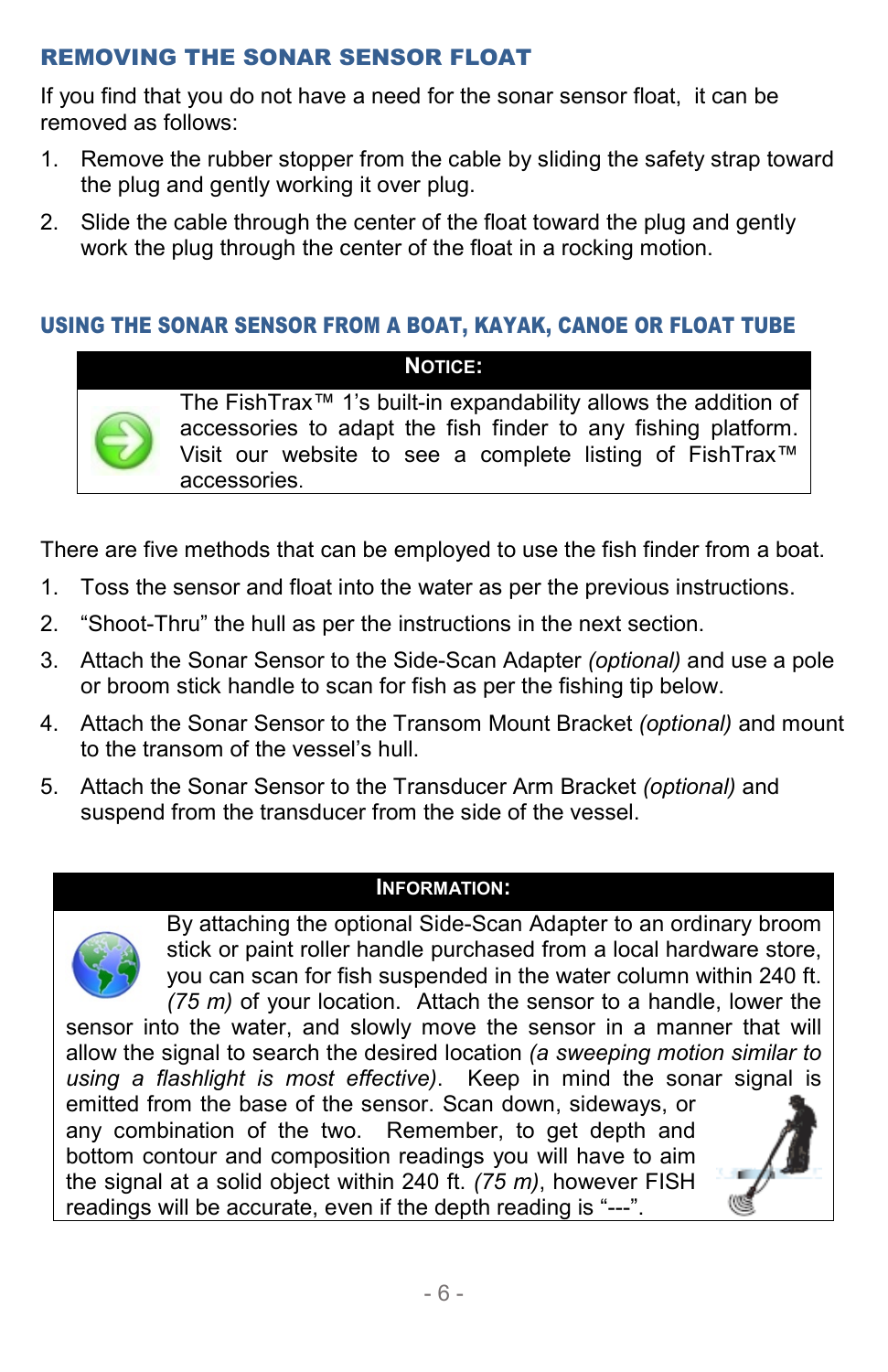## USING THE FISH FINDER THROUGH A BOAT HULL

The FishTrax™ 1's advanced sonar capabilities allow it to "Shoot-Thru" the bottom of a boat, kayak or canoe. The hull must be made out of solid fiberglass, or a maximum of 1/8" aluminum, and be in direct contact with the water, with no air pockets. The FishTrax™ 1 will not work through wood, plastic, or any composite material.

#### **To "Shoot-Thru" the Hull of a Boat, Do One of the Following:**

- A. Place the sonar sensor in .5 inches of water against the hull bottom.
- **B.** Coat the face of the sonar sensor with petroleum jelly and press it against the hull bottom with a twisting motion.
- C. Place the sonar sensor in a plastic bag that is full of water and place against the hull bottom.







#### **NOTICE:**

If depth readings appear as "---" while using one of these methods, place the sonar sensor directly in the water to verify that the fish finder is operating properly. If it operates properly while directly in the water, reposition the sensor in a new location in the hull, and repeat methods  $A$ ,  $B$ , or  $C$ . These methods DO NOT work on all hulls and you

may have to place the sensor directly in the water for proper operation.

## USING THE FISH FINDER FOR ICE FISHING

To achieve the best performance for ice fishing, you should cut a hole through the ice and place the sonar sensor directly in the water like the illustration to the right.

If you would like to check the area for depth or fish before cutting the hole, please follow steps  $1 - 4$  below precisely.





**NOTICE:**

To use this method, the ice MUST be clear *(usually referred to as black ice),* free from air bubbles, voids, cracks, etc.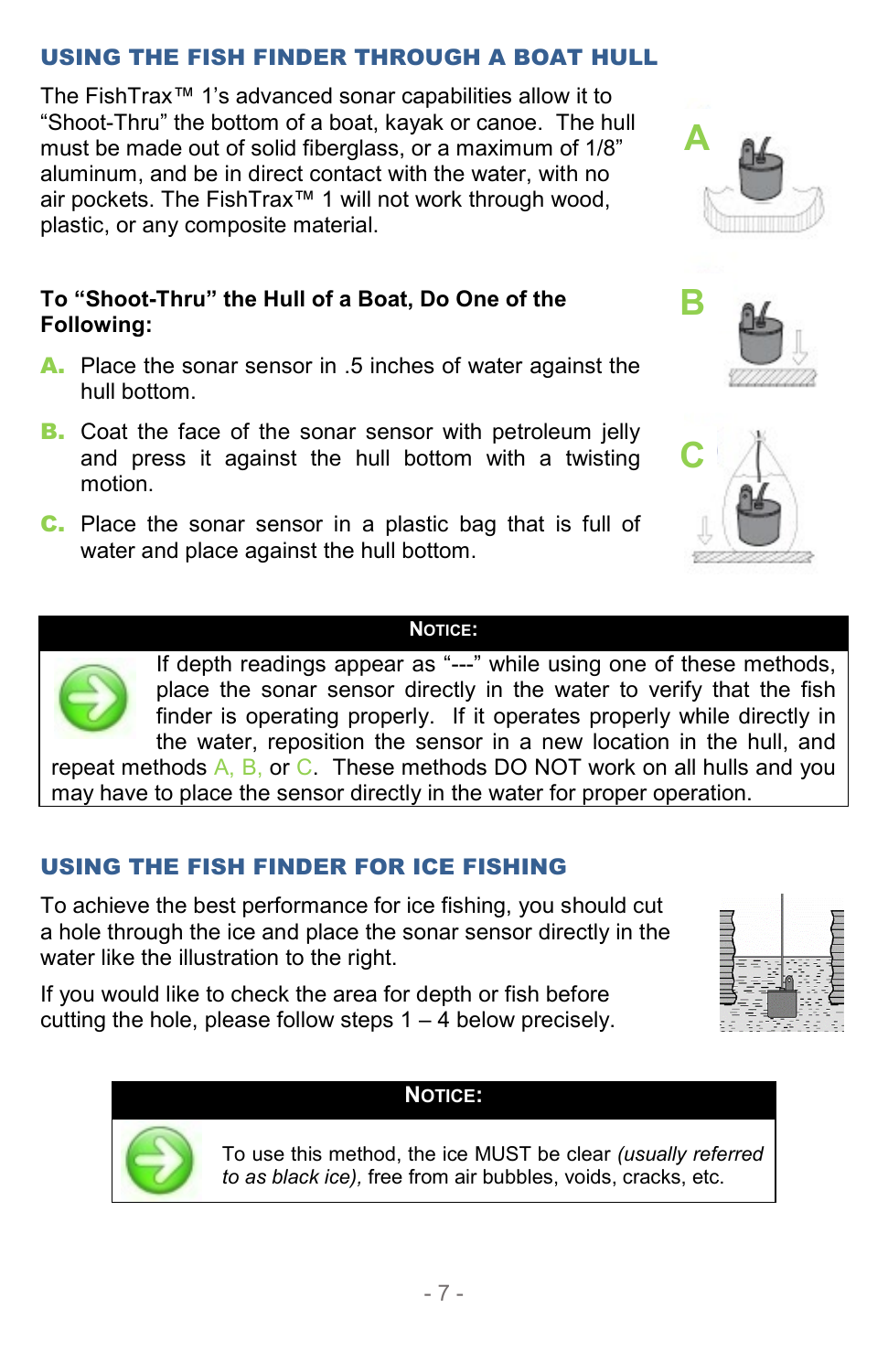- 1. Clear away snow to expose the ice surface.
- 2. Place a small amount of liquid water on the ice and set the sonar sensor on the water allowing the Sonar Sensor to freeze to the ice.
- 3. If there are any air pockets between the sonar sensor and ice, or the water below the ice, the fish finder will not work properly and will require you to try another spot, or cut a hole in the ice to use. You can also use the instructions in the "USING THE FISH FINDER THROUGH A BOAT HULL" section. Be certain not to allow the water to freeze around the sensor if you use the "plastic bag" method.
- 4. To remove the sonar sensor from the frozen ice, gently tap the sonar sensor at the base with your hand. If it will not come loose, spray a small amount of water on the ice surface around the base and repeat this step until the sonar sensor is easily removed.

#### **IMPORTANT:**

Never use a blunt object to strike the sonar sensor as this may cause damage to the sensitive internal components.

## USING THE VARIABLEZONE™ WATER TEMPERATURE SENSOR

The VariableZone™ Water Temperature Sensor integrated into the sonar sensor will allow you to take temperature readings throughout the water column by enabling you to adjust the depth of the sensor.

#### **To utilize the VariableZone™ Feature**:

- 1. Increase the distance between the float and the sonar sensor.
- 2. After each adjustment, wait 1 minute before observing the temperature reading on the display.

#### **INFORMATION:**

To increase your catch rate, find the optimal temperature habitat for the species you are targeting. Large changes in temperature may indicate an underwater current that could collect bait fish. For best results, fish your bait near this temperature change and mimic a distressed bait that is "caught up in" the current.









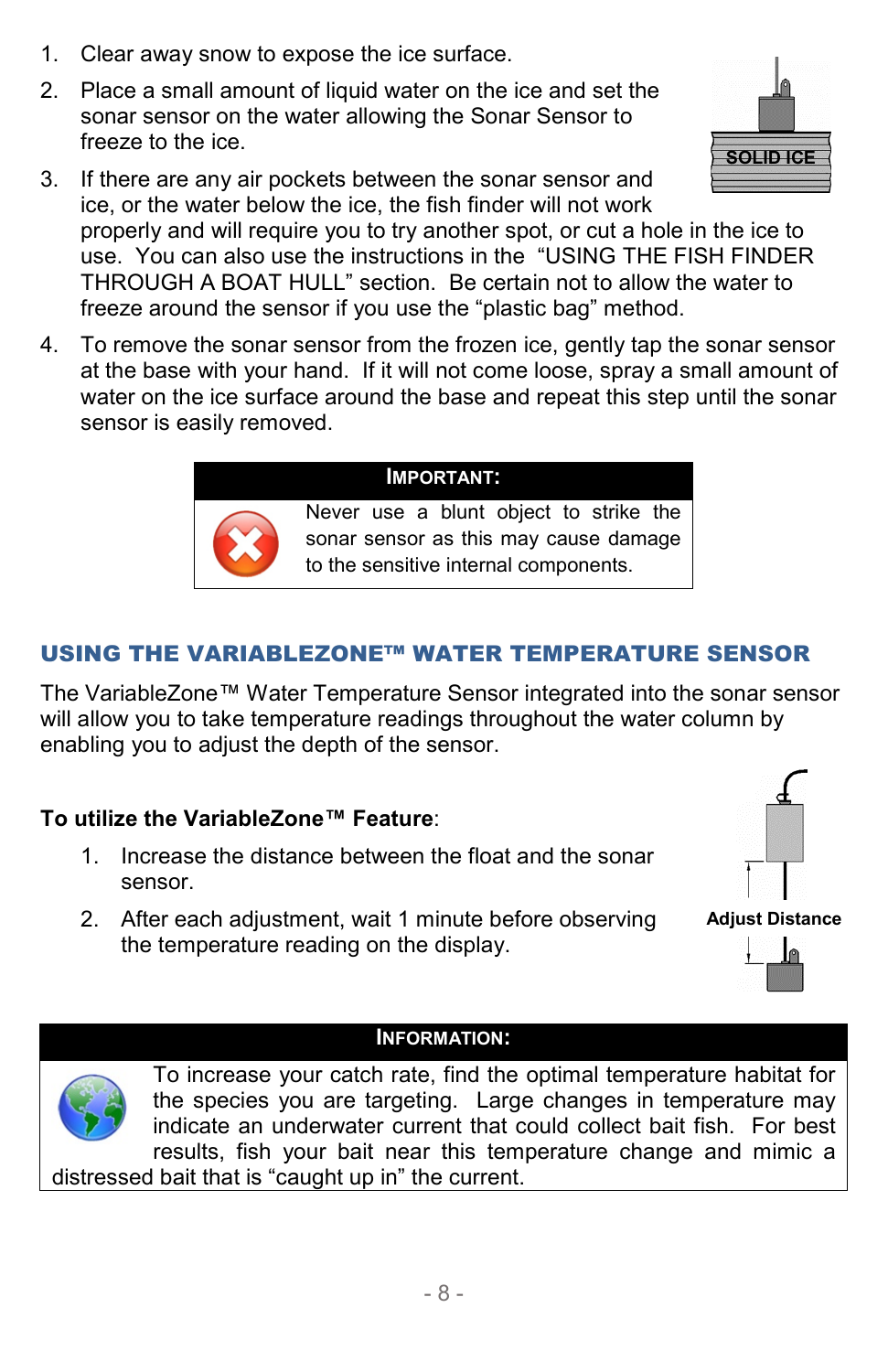#### UNDERSTANDING THE VIRTUVIEW™ ICON DISPLAY



- 1. Depth Readout
- 2. Simulator Indicator
- 3. Sensitivity Indicator
- 4. Fish Alarm ON/OFF
- 5. Backlight ON/OFF
- 6. Battery Strength Indicator
- 7. Weed Indicator
- 8. Water Temperature
- 9. Fish Icon
- 10. Fish Depth
- 11. Rock Indicator

#### UNDERSTANDING THE BUTTONS



| $V$   ESC   | <b>Exit Setup</b>           |
|-------------|-----------------------------|
|             | Power ON or OFF / Simulator |
|             | Feature Adjustment          |
|             | Feature Adjustment          |
| <b>MENU</b> | <b>Feature Setup</b>        |
|             |                             |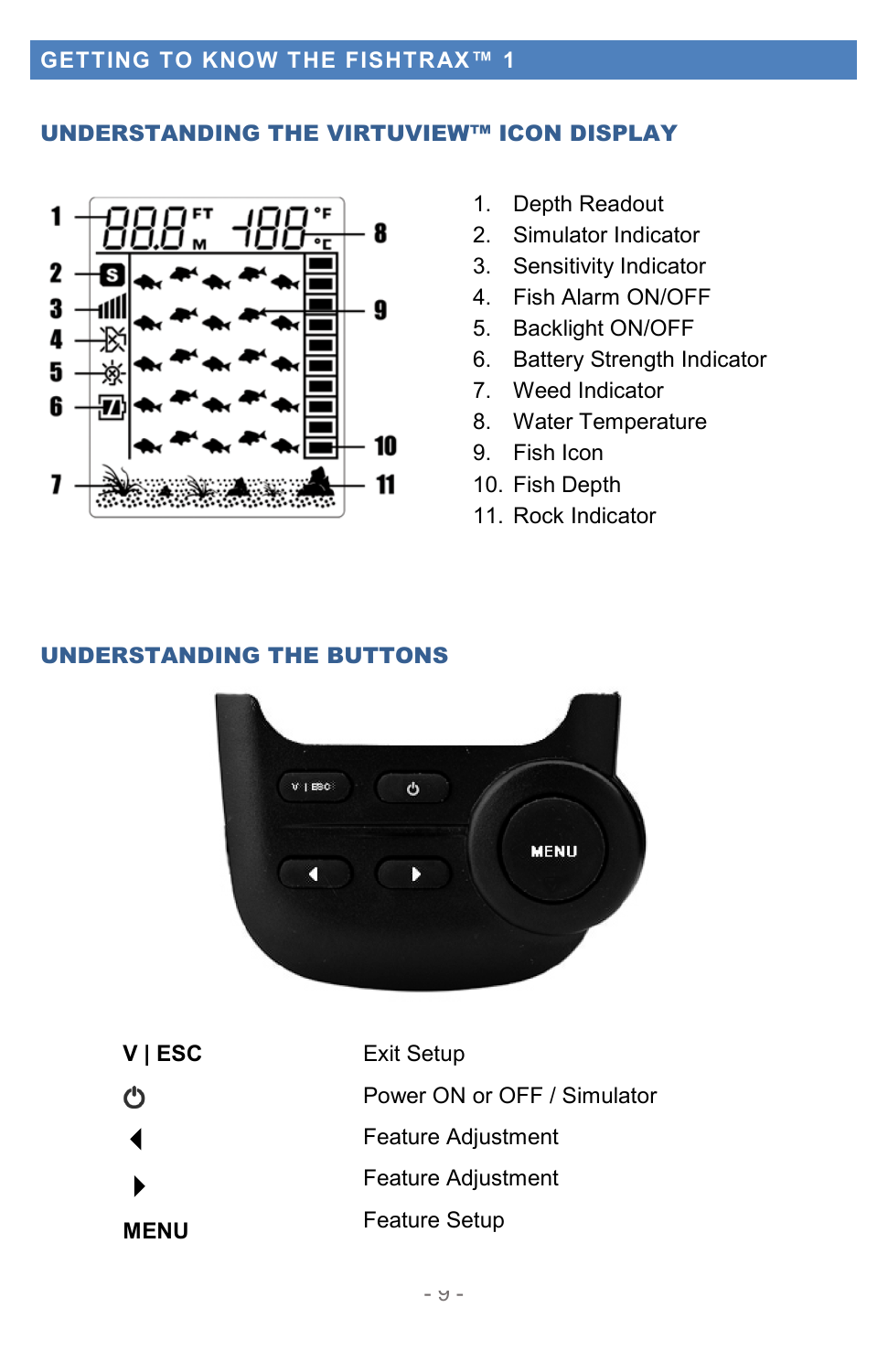### TURNING THE FISH FINDER ON/OFF

- 1. To turn the fish finder ON, press and release the  $\Phi$  button.
- 2. To turn the fish finder OFF, Press and Hold the  $\ddot{\mathbf{C}}$  button for 3 seconds.

#### **NOTICE:**



The fish finder has an automatic "power-off" feature to prevent battery drain if you accidentally leave the Fish Finder on. When the depth display reads "---" continuously for 5 minutes, the display will shut off automatically.

### SETTING THE FISH FINDER IN SIMULATION MODE

- 1. To place the fish finder in Simulation Mode, while the fish finder is off, hold the  $\bullet$  button for 3 seconds until the fish finder beeps, release the button.
- 2. The fish finder is now in Simulation Mode and the Simulator icon ( $\blacksquare$ ) will now be illuminated.
- 3. The fish finder must be turned OFF and back ON again to access normal operation mode.

### **NOTICE:**



All features are active in the simulator mode. Use the FishTrax™ simulator to learn how to use the fish finder. The simulator allows you to adjust features and settings like you are actually operating the fish finder. Please note that the temperature will be displayed as "---" unless the Sonar Sensor (*Transducer)* is plugged into the display.

### ACCESSING AND ADJUSTING THE FEATURES

To simpify the operation of the FishTrax™ 1 many of the complex features such as gain *(power)*, interference *(noise rejection)*, and depth range are adjusted automatically. However there are 4 features that can be manually adjusted.

- A. Screen Detail (sensitivity)
- **B.** Audible Fish Alarm
- C. Display Backlight
- D. Units of Measure

### A. ADJUSTING THE DETAIL DISPLAYED ON THE SCREEN

Adjusting the amount of detail the shown on the VirtuView™ display is as simple as adjusting the fish finder's sensitivity. There are 5 user selectable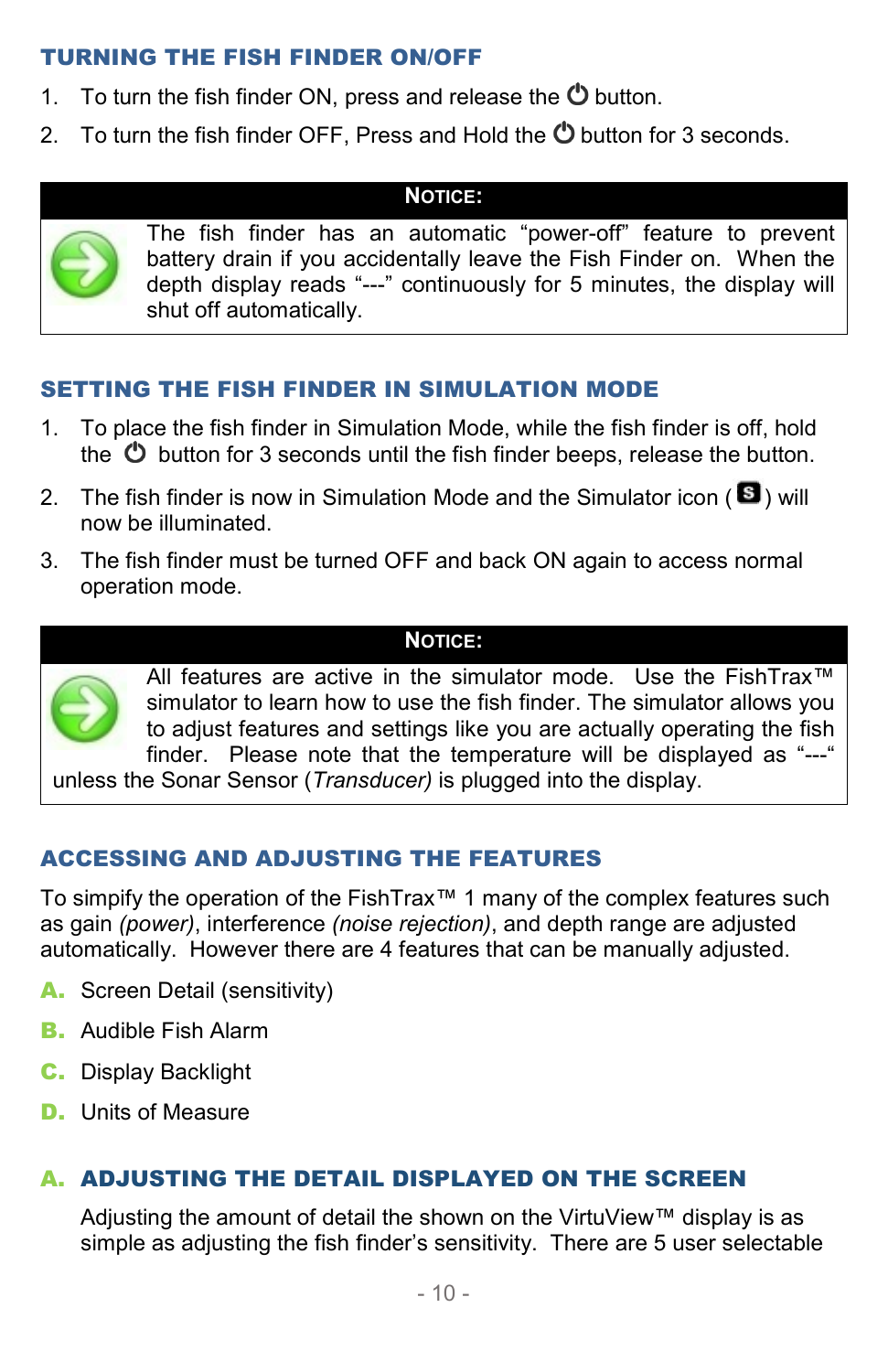sensitivity settings to choose from. Select a higher sensitivity setting to show smaller sonar returns on-screen, or a lower setting to remove clutter from the screen. Adjusting Sensitivity also affects how sonar returns are identified as fish icon symbols - more fish will be detected at a higher setting, fewer at a lower setting.

## **What the Sensitivity Bars Mean:**

- dill Sensitivity 5 *(Highest)*
- Sensitivity 4 dl
- Sensitivity 3 11
- Sensitivity 2 11
- Sensitivity 1 *(Lowest)* 1

### **INFORMATION:**



Which setting is the right setting? It greatly depends on the clarity and/or depth of the water. Very clear water allows for a moderate sensitivity setting. Conversely, dirty water requires a higher sensitivity setting to target detail but will increase the irritating false

readings. Targeting deep water fish generally requires greater sensitivity, especially in stained or dirty water. Salt and brackish water also require a comparatively higher sensitivity setting. While this analysis may seem confusing, the concept is simple. As the Fish Finder's sensitivity is elevated, a broader view and smaller details show on the screen. But, with a broader and stronger view comes more clutter and debris. The clearer the water, the less sensitivity needed to get accurate details and vice-versa.

## **To Turn the Sensitivity UP or Down:**

- 1. Press and release the **MENU** button.
- 2. The Sensitivity Indicator ( ) will blink.
- 3. To increase the sensivity press the  $\blacktriangleright$  button.
- 4. To decrease the sensitivty press the  $\blacklozenge$  button.
- 5. Press **V|ESC** to exit the setup menu.

## B. AUDIBLE NOTIFICATION OF THE PRESENCE OF FISH

You can set the FishTrax™ 1 to sound an audible alarm when a group of fish are detected. It will NOT sound if just one fish is detected.

### **To Turn the Fish Alarm ON or OFF:**

1. Press and release the **MENU** button 2 times.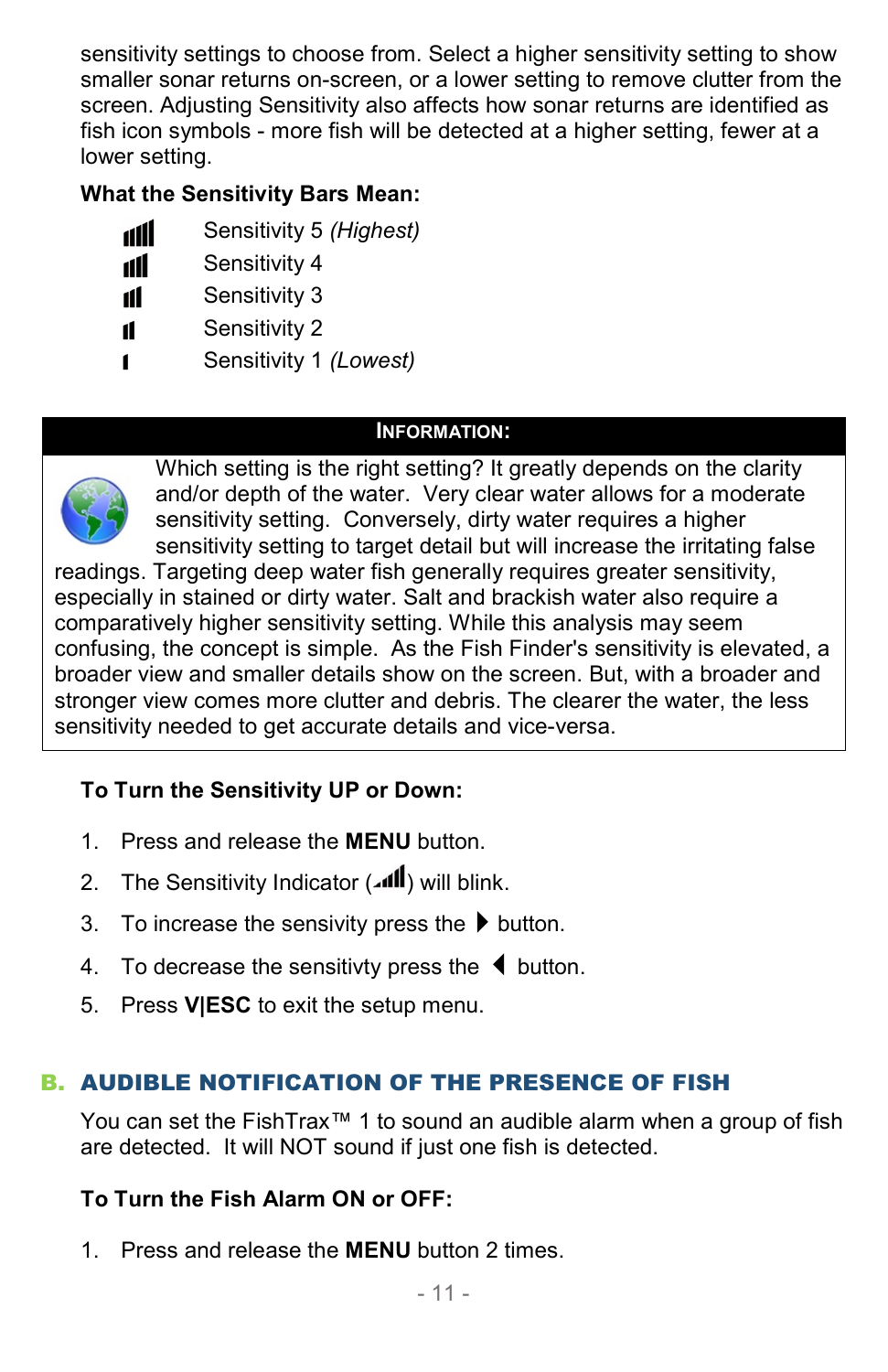- 2. The display will flash the Fish Alarm Icon ( $\triangleright$  or  $\mathbb{X}$ ).
- 3. Press either the  $\blacklozenge \blacklozenge$  buttons to toggle the Alarm ON or OFF

 $\mathbb{P}$  = Fish Alarm is ON

 $\aleph =$  Fish Alarm is OFF

4. Press the ESC button to exit the setup menu.

#### **INFORMATION:**



Leave the alarm on if you are using a crank bait so that you do not have to steadily watch for fish on the screen. If you hear the alarm, gently toss your bait at least 20 feet beyond the sonar sensor, allow the bait to drop to the depth of the fish alarm, and retrieve as recommended for the targeted species.

## C. DISPLAY BACKLIGHT

Turning the backlight feature ON will keep the screen illuminated all the time. This feature will greatly reduce the battery life of the Fish Finder, so it should only be used during low light conditions.

#### **To Adjust Backlight Setting:**

- 1. Press and release the MENU button 3 times.
- 2. The display will flash the Backlight Icon ( $\mathscr{C}$  or  $\mathscr{K}$  ).
- 3. Press either the  $\triangleleft$  or  $\triangleright$  buttons to toggle the Backlight ON or OFF
	- $\mathcal{D}$  = Backlight is ON

 $\mathscr{K}$  = Backlight is OFF

4. Press the ESC button to exit the setup menu

### D. CHANGING THE UNITS OF MEASURE

The FishTrax™ 1 can display readings in English *(Ft/F)* or Metric *(M/C)*.

#### **To Adjust the Display Units:**

- 1. Press and release the MENU button 4 times The display will flash the current Fish Finder's setting next to the depth and temperature readout.
- 2. Press either the ◀ or ▶ buttons to toggle the Fish Finder of *measure (Ft = Feet or M = Meters)*. The selected Fish Finder of measure will blink.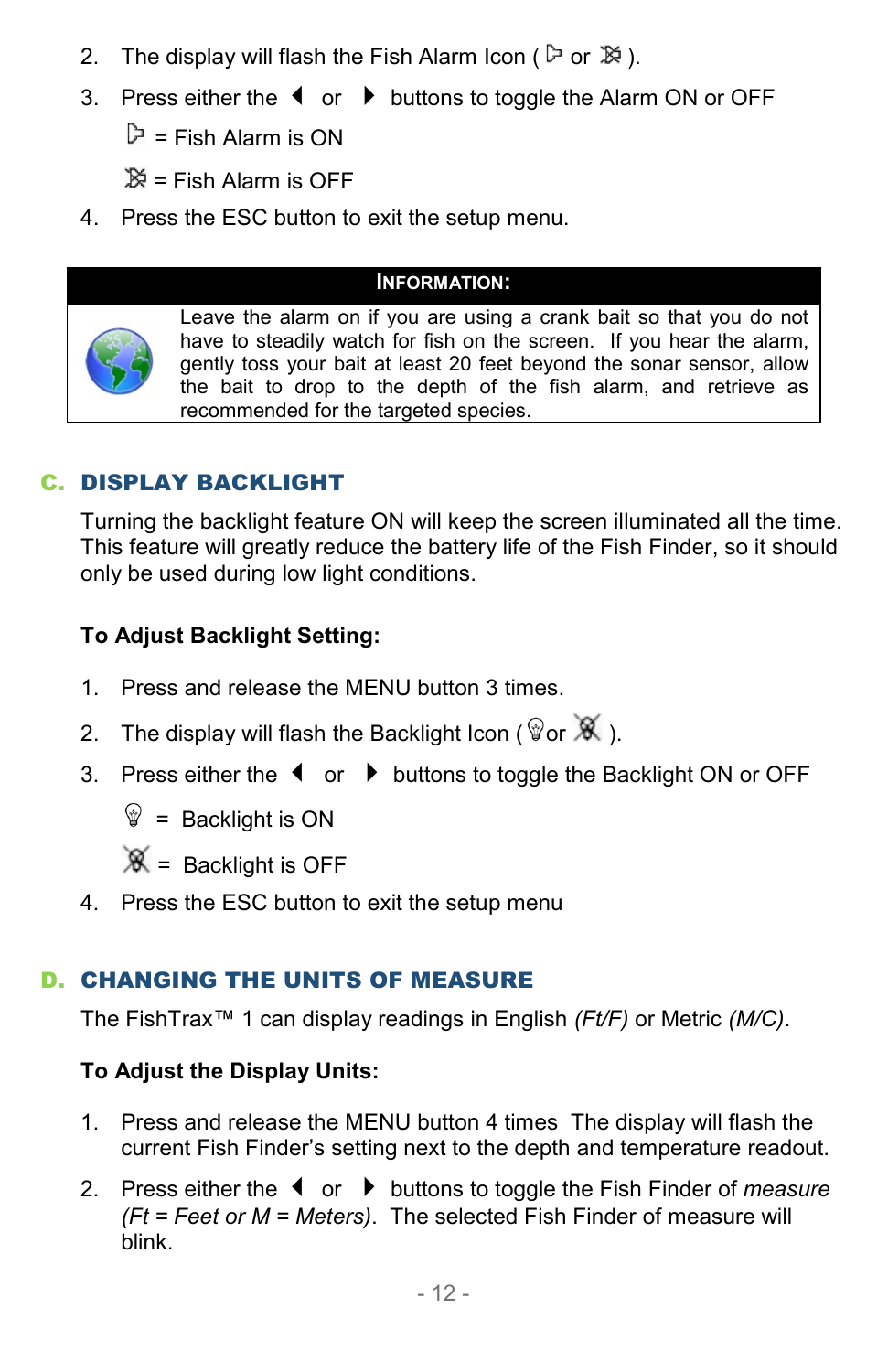3. Press the ESC button to exit the menu.

#### **PUTTING FISHTRAX TO WORK**

## UNDERSTANDING HOW THE FISH FINDER FINDS DEPTH, FISH, DEBRIS, BOTTOM CONTOUR/COMPOSITION, ETC.

Greatly simplified, this fish finder is just a combination of a speaker, microphone and stopwatch. It transmits a sound pulse from the sonar sensor, and then measures the time it takes for the "echoes" to return to the sonar *sensor (The fish finder "knows" that the speed of sound through water is about 4800 feet per second).* 

Fish, rocks, logs, weed, debris, the bottom, etc all "echo" the pulse at a different intensity. A built-in computer then organizes all of this information and shows it on a display screen in a manner that is easy for the user to understand.Depth Readout

The depth readout on the upper left corner will appear after the power is turned ON and the sonar sensor is placed in water between 2 feet and 240 *feet (.5 to 75 meters).* If the depth exceeds these parameters, the depth meter will indicate "---". This reading may also occur in water that is extremely dirty, or where there are heavy silt or mud bottoms. Sonar is a sound signal that travels through water. Sonar will not travel through air. Keep this in mind when using the fish finder, as the smallest air bubble between the sonar sensor and the water will cause the Fish Finder to not operate correctly.



### **Fish Indicators**

If the fish finder determines that sonar has detected a fish, the display will show a fish shaped icon. The first column of fish indicators on the right of the display shows the most current information. This column is then moved to the left as a new reading is displayed. That is, fish indicators "swim" away from the right to the left at a constant speed. This motion in no way reflects actual movement of the fish.



### **Fish Depth Indicator**

Use the Fish Depth Indicator to measure the fish's depth from the Sonar Sensor. This can be done by dividing the depth reading by 10. This number represents the value of each box.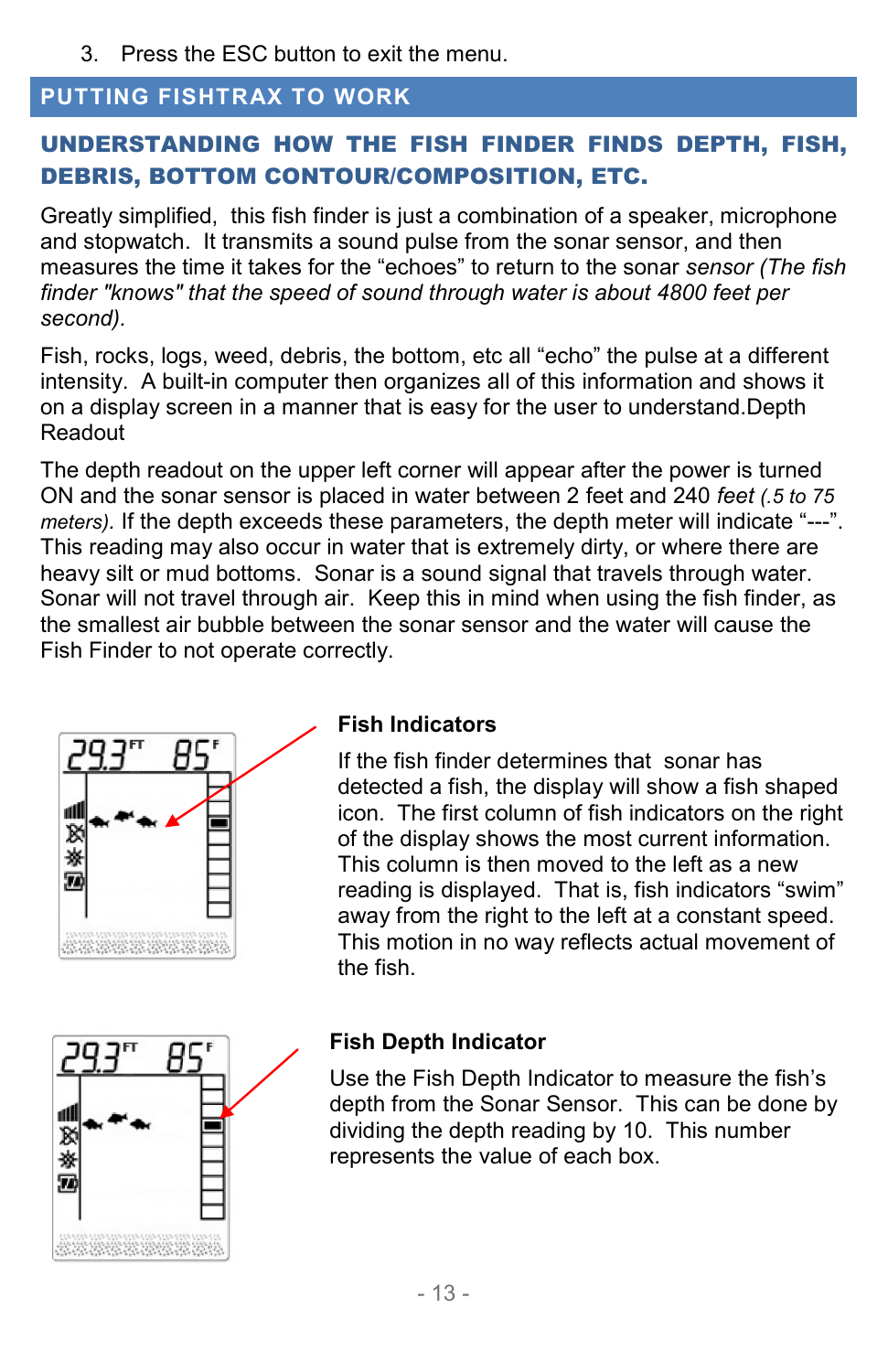*(Example: The depth is 29.3 feet, the fish symbol appears in the 4th box from the top. This means the fish is 11 to 12 feet from the surface)*



### TARGETING PREY IN THE WEEDS

The WeedID® feature incorporated into the fish finder depicts the amount of weed at the bottom of the water body.

- A. The display indicates the presence of short weeds by turning on the smallest WeedID® indicator *(right).*
- B. Moderately tall weeds are depicted by turning on the medium WeedID®



indicator *(center).*

C. Tall weeds are depicted by turning on the big WeedID® indicator (*left).*

#### **INFORMATION:**



Experienced fisherman will tell you that many fish choose to hide along the bottom and ambush their prey as it swims by. Logs, tree stumps, rocks, ledges, etc. all provide excellent ambush locations. Uncovering these hiding places will prove invaluable to your fishing trips. Remember to keep an eye on the depth of your bait while fishing bottom structure as you do not want to snag it on the structure.

#### **INFORMATION:**



If you're targeting fish that prefer weed or structure, try this: If you're fishing from a boat establish accurate readings by using the techniques in this manual. Next, slowly move the boat around the fishing area while paying close attention to the bottom structure and WeedID™. Do not begin fishing

until you discover the optimal spot for fishing *(using your knowledge about the desired prey's feeding habitat and the fish finder readings).* This may take a considerable amount of time, but if you find a secret spot it will be well worth it. This can also be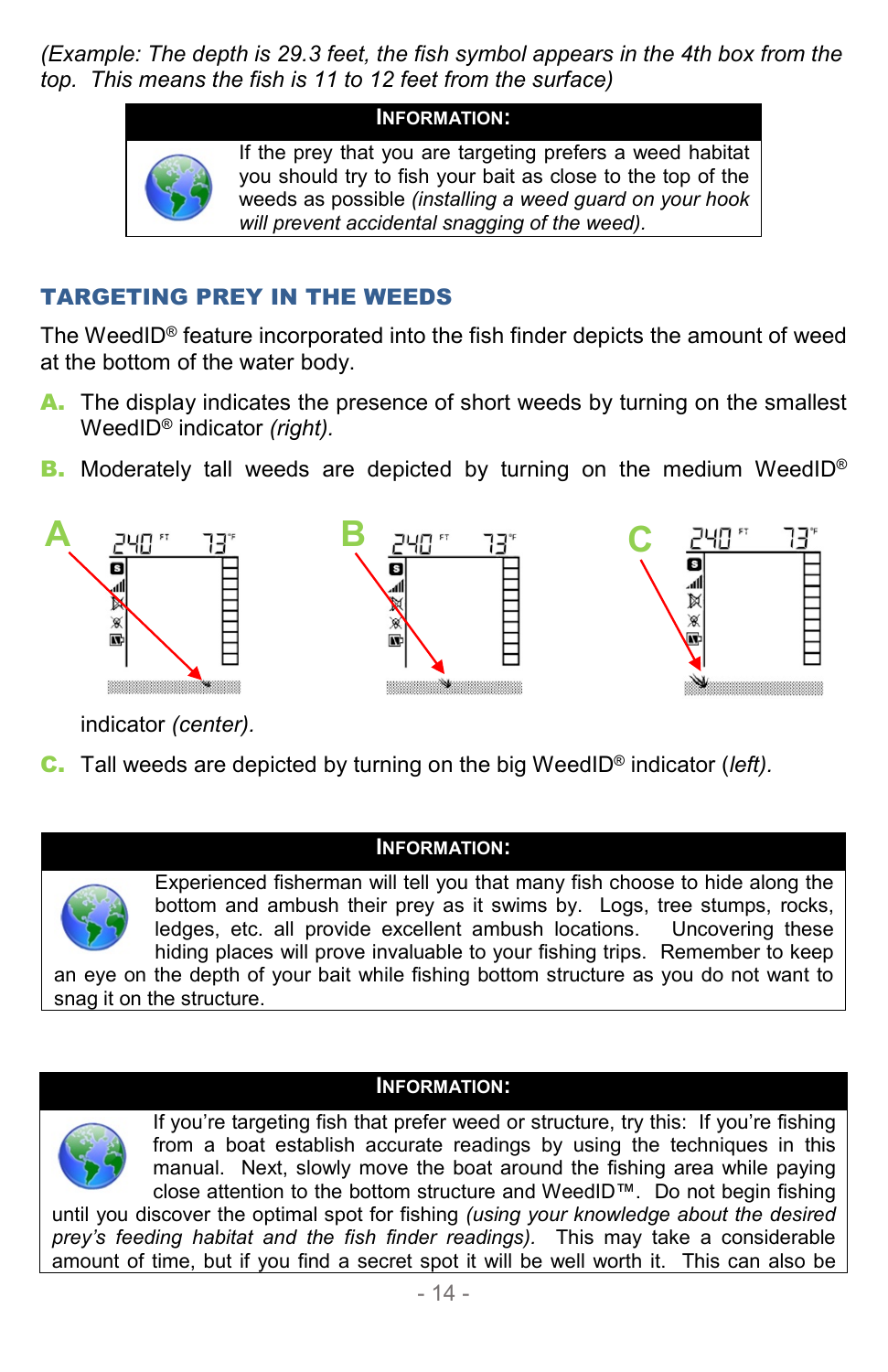done from shore by walking along the bank and tossing and reti into the water in 5 foot intervals. IMPORTANT: When you find th to yourself. There is nothing that ruins a secret spot quicker than word o  $\frac{d\mathbf{d}}{|\mathbf{X}|}$ **A**

# UNCOVERING THE BEST HIDING PLACES

The VirtuView™ display on your Fish Finder depicts bottom structure with a series of rock indicators. If the species that you are targeting prefers to ambush prey as per the above Fishing Tip, pay close attention to the bottom structure indicators when searching for fish.

- A. No rock indicators identify a structureless bottom. This depicts a bottom that is most likely sandy or muddy with no debris or contour. A good habitat for some fish, but not very desirable for ambush feeders.
- B. One Rock Indicator identifies limited structure. You would most likely find a small rock, a small pile of rocks, or uneven bottom contour. This is not a bad place for hiding fish, but due to the limited amount of structure, there may not be a lot.
- C. Two Rock Indicators identifies a considerable amount of bottom structure, but scattered. A considerable amount of time needs to be spent fishing this area as each piece of structure could be hiding a prize catch.



D. Three Rock Indicators indicates a large amount of bottom structure in a confined area. This bottom may consist of a large rock*(s),* stump*(s),* tree*(s),* or a ledge*(s).* Read the following tip to protect this spot.



To increase your catch rate, find the optimal temperature habitat for the species you are targeting. Large changes in temperature may indicate and underwater current that could collect bait fish. For best results, fish your bait near this temperature change and mimic a distressed bait that is "caught up

in" the current.

# CARE OF YOUR FISH FINDER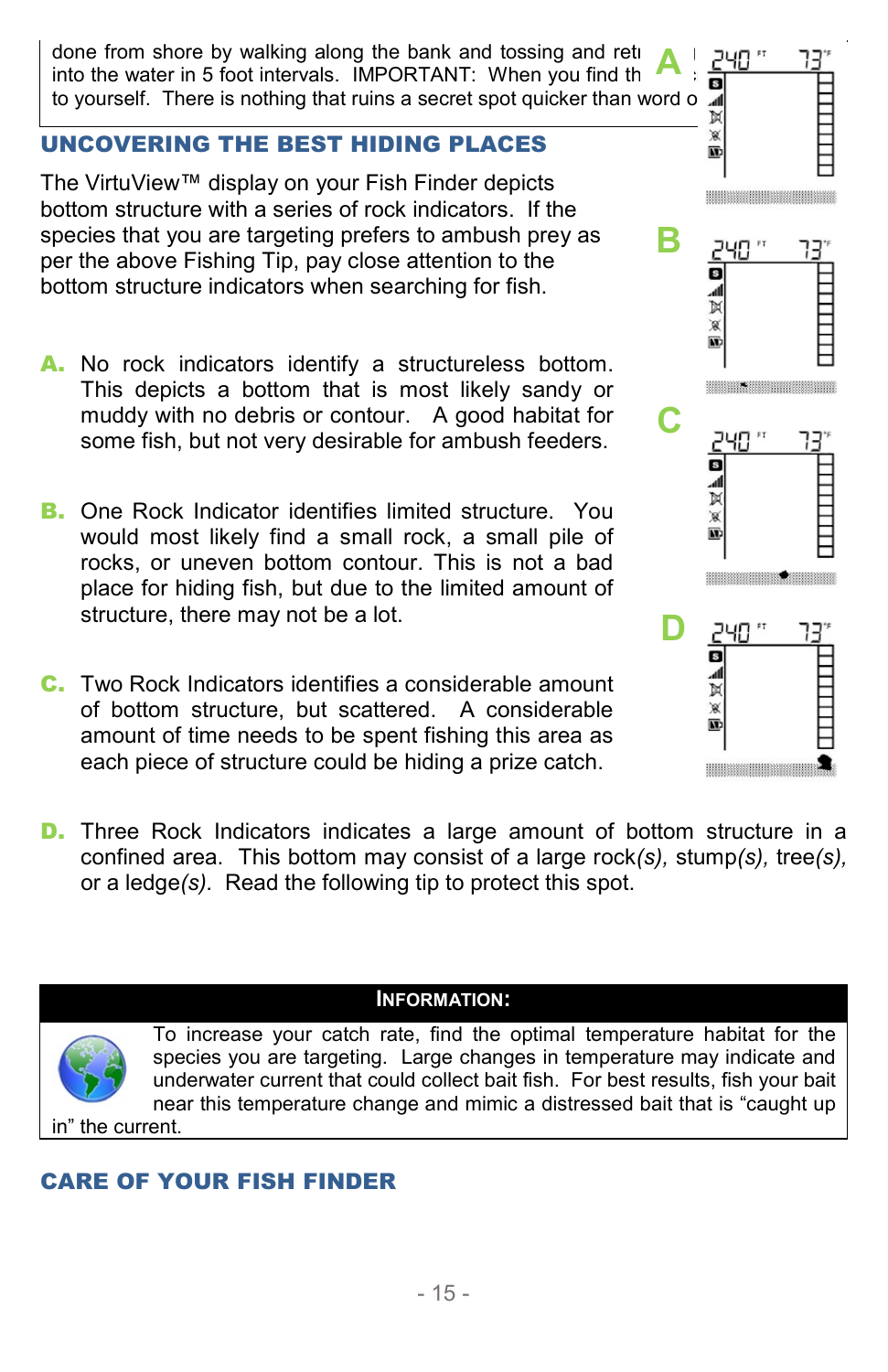- 1. Clean the sonar sensor and cable with fresh water and dry off before storing. Do not submerge and/or spray the fish finder screen/housing with water or use chemicals to clean. If necessary, wipe with a damp cloth.
- 2. Remove the batteries from the fish finder to prevent battery leakage and corrosion.
- 3. Store the fish finder in the storage bag in a cool, dry place. Never leave it in temperatures over 120° F *(49° C)* as the extreme temperatures can damage the electronic components.

#### **IMPORTANT:**



Cold weather is extremely hard on the electrical components within the display housing. It is suggested that you keep the Fish Finder in temperatures above 0° Fahrenheit *(-17° Celsius)* during operation. The sonar sensor cable also becomes very stiff under cold conditions. Excessive winding or unwinding under these conditions may cause irreparable damage. DO NOT WIND OR UNWIND THE CABLE IN TEMPERATURES BELOW 32º F *(0º C).*

## **TROUBLESHOOTING AND FREQUENTLY ASKED QUESTIONS**

24-Hour Technical Support is available online at hawkeyeelectronics.com. Search our online Knowledgebase for the latest troubleshooting and FAQ's, or post your own question for our support staff. For one-on-one support please email [customerservice@norcrossmarine.com.](mailto:customerservice@norcrossmarine.com)

#### **Sonar Cross Talk**

If you experience incorrect depth readings on your Digital Depth Sounder display, but nothing on another fish finder screen on the same boat *(or vice versa)* then you are experiencing sonar cross-talk interference. The only real solution is to move the transducers further away from each other. This can help keep the transducer cones from intersecting, but because cones get wider as the depth increases, the problem can not usually be completely solved by position only. Changing one of the sounders to another model that runs on a different frequency will solve the problem.

#### **Nothing Happens When I Turn the Power On**

Make sure that you have installed a good set of batteries and aligned them as per the diagram within the battery compartment. You may also need to test the batteries in another device to ensure they are charged. If in doubt, replace the batteries with a set from a newly opened package.

#### **The Depth Reading Is "---"**

First verify that the sonar sensor is plugged into the display housing properly by turning the display on and listening for a ticking sound from the sonar sensor.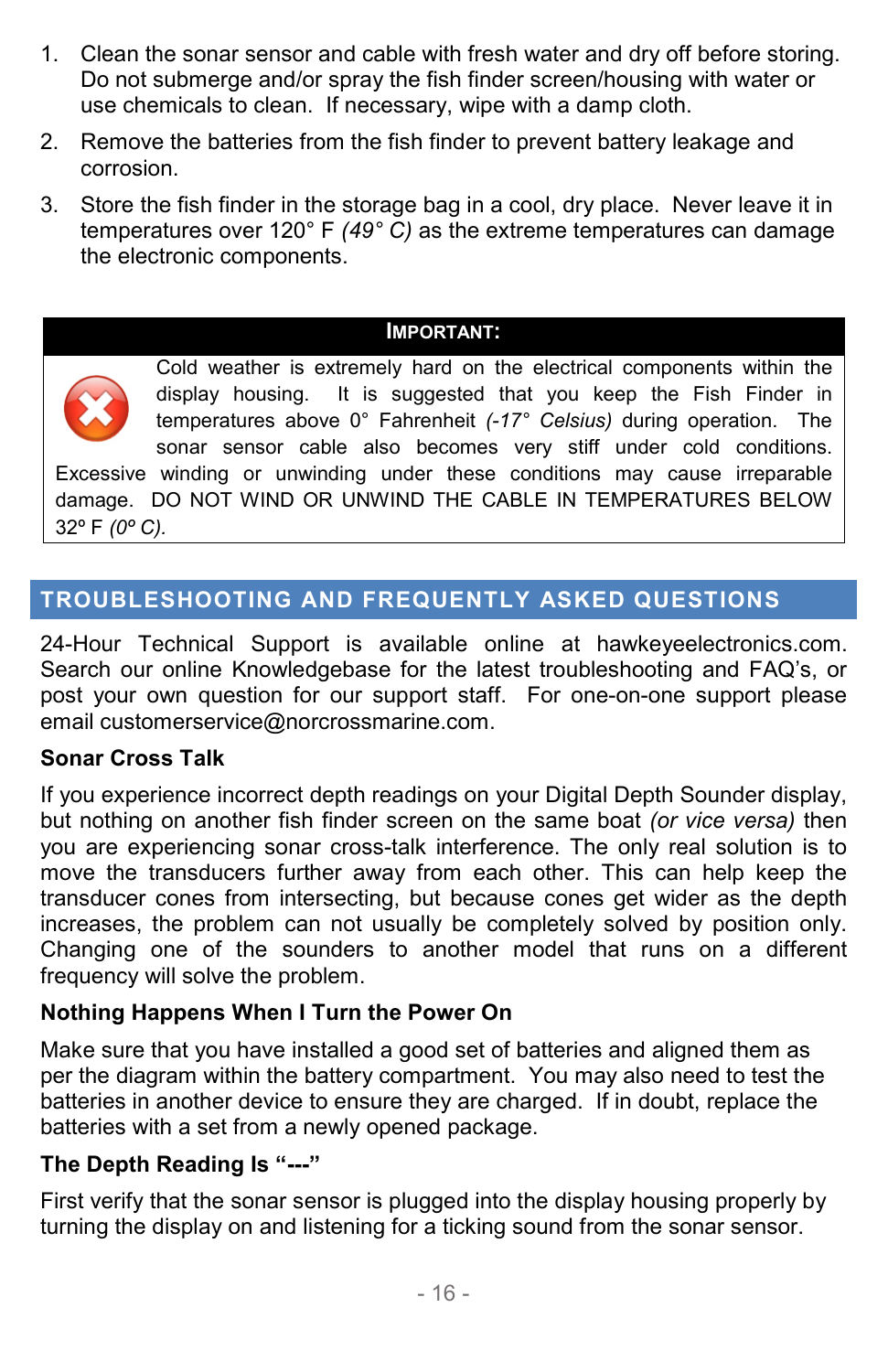Make sure that you are operating the Fish Finder in depths between 2 and 240 ft. *(.5 to 75 m).* Be aware that the depth is measured from the sonar sensor, not the float. Also make sure that the water is not overly choppy, causing the sonar sensor to move around significantly. The sonar sensor must remain relatively stable to achieve optimal readings. When necessary, lower the sonar sensor to hang further from the surface of the water, providing more stability in rougher water.

# **I See Fish Under the Sonar sensor, but Nothing Appears on the Display**

As with the depth reading, the fish finder will not detect any objects that are closer than 2 ft. from the sonar sensor. If you're fishing in water that is less than 3 feet deep, it is recommended to discontinue use of the fish finder.

## **The Depth Reading is Incorrect**

Make sure that you are pointing the sonar sensor perpendicular to the water when trying to obtain depth readings.

Extremely heavy vegetation may confuse the sonar of the fish finder causing it to misinterpret the depth. If you are certain that the readings are incorrect under these conditions, discontinue use.

## **I'm Not Getting a Reading While Trying to Shoot Through a Boat Hull or Ice**

Shooting through the hull of a boat/canoe or ice can be difficult, as hidden air pockets will prevent you from obtaining a reading. Make certain that the hull or ice is solid from the surface to the water with no air bubbles and/or gaps. Shooting through composite hulls *(plastic)* or cloudy ice is not possible as tiny air bubbles are usually present in these situations.

### **I'm Getting False Fish Indications**

The most common cause of false fish indications is extremely tall weed growth. If weeds grow taller than 50% of the total water depth in a particular area, the sonar will mistake it for fish. Trash & debris may also give false readings. Adjusting the sensitivity setting to the lowest level may reduce these false readings, but if they do not go away, it is suggested that you discontinue use of the fish finder under these conditions.

### **I'm Using the Fish Finder in a Swimming Pool and it's Not Working**

Because of interference caused by "sonar bouncing", the fish finder will NOT function properly in a swimming pool, bath tub, bucket, barrel, garbage can, or any body of water that has hard sides. It must be used in an open body of water to function properly.

## **REPLACEMENT PARTS**

Please check our website for replacement parts and accessories. If you need replacement parts that are not listed, please call or email our Customer Service Department at [support@norcrossmarine.com.](mailto:support@norcrossmarine.com)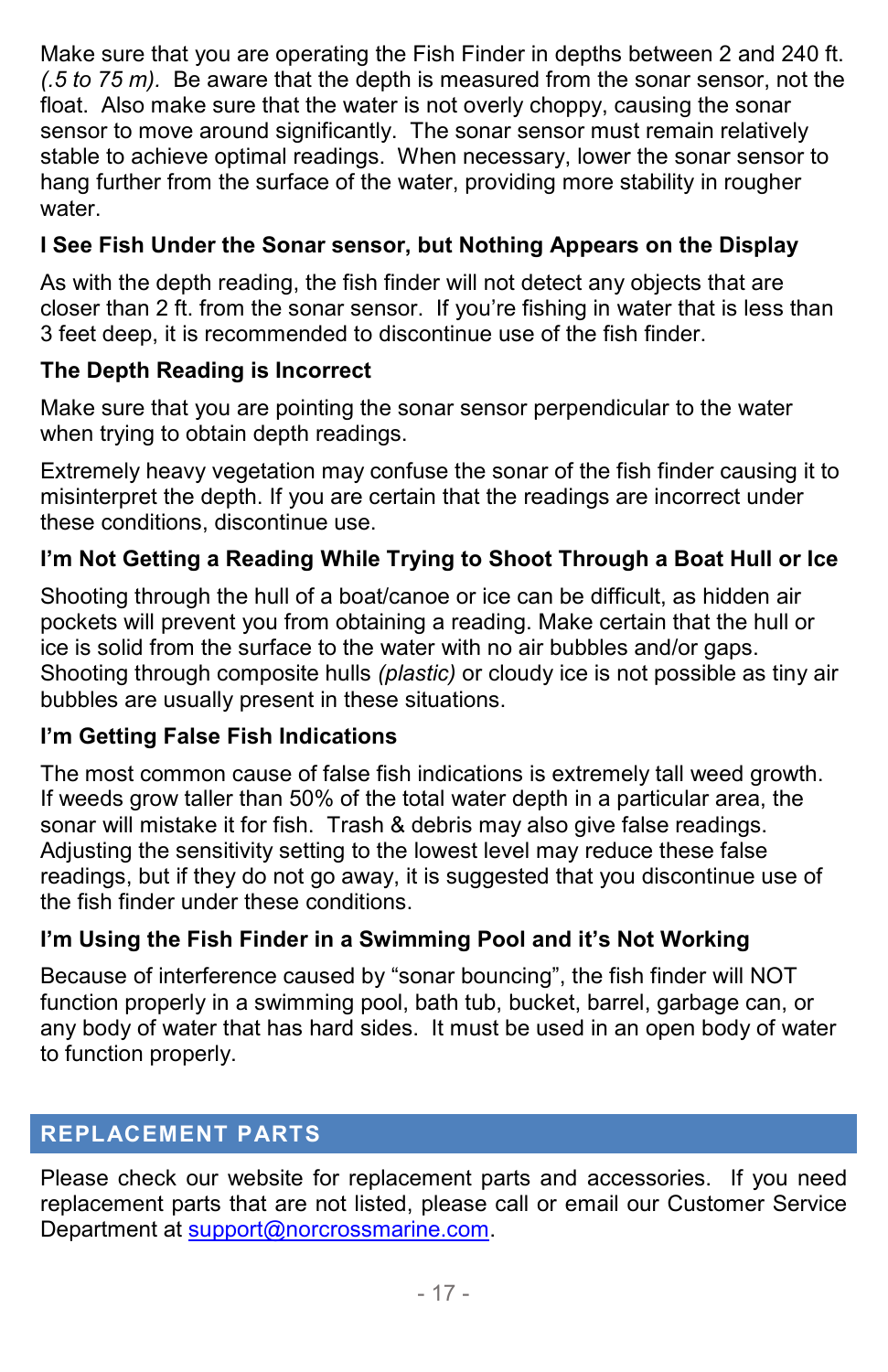#### **WARRANTY**

This device is covered by a 2 Year Limited Warranty. To be eligible for warranty coverage, you must register your product within 15 days of purchase. Visit our website for warranty details and to register.

#### **To Activate Your Warranty:**

- Read and print out a copy of the warranty details for your records.
- Complete the registration form on our website.
- Make a copy of your original purchase receipt and staple it to this manual*. You will need to present it in the rare occurrence that you need to send your product in for service.*
- Complete the information below and store this manual in a safe place.
- *You can print additional copies of this manual from our website*

| <b>INFORMATION:</b> |                                                                            |  |
|---------------------|----------------------------------------------------------------------------|--|
|                     | To aid in maintenance and service, record the following:                   |  |
|                     | Date of Purchase:                                                          |  |
|                     | Place of Purchase:                                                         |  |
|                     | Date of Online Warranty Registration:                                      |  |
|                     | Production Date Code:<br>(4 digit code located in the battery compartment) |  |